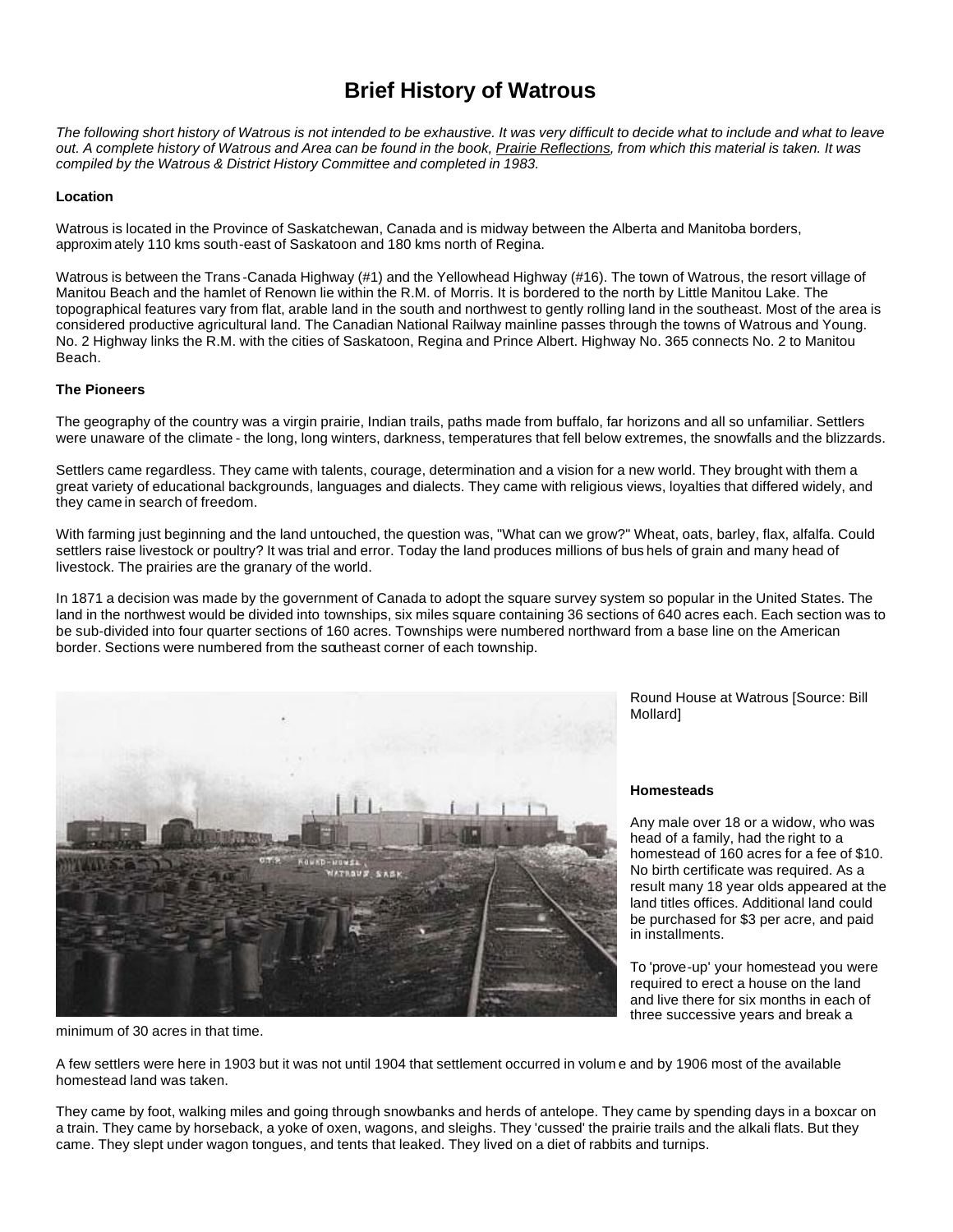Land Seekers from U.S. [Source: Bill Mollard]

#### **Mandal**

Our pioneers of yesterday were looking for available homestead land. In the summer of 1904, three young men journeyed to the Manitou Lake district looking for just that. They found good land just south of the lake and decided to settle there when the land was open for filing on. They built sod shacks to live in and homesteaders' shacks dotted the country for miles around. A group of settlers got together and agreed to call the place "Mandal" after their hometown in Norway.



Mandal popped up like a mushroom. They made application to open a post office because the nearest one was 51 miles away. A general store, a blacksmith shop, a drug store, a real estate office, a restaurant, a butcher shop and a lumberyard soon opened. The first school was held in a sod shack of a homesteader. Also the first church service, organized by the Norwegian Lutherans, was held in a farm home.

When engineers came through in the fall of 1906, surveying for the Grand Trunk Pacific Railway, they chose the location one mile east of Mandal because it was more adaptable for railway yards. Following that decision the village of Mandal was moved and the name was changed to Watrous by the Grand Trunk Pacific Railway Company. This kept the divisional point name in alphabetical order on the line. Watrous was named after Frank Watrous Morse, the general manager of the Grand Trunk Pacific.

## **Watrous - A Boomtown**

There was a ten year period, between 1904 to 1914, that witnessed the greatest influx of settlers. This resulted in most of the homestead land being taken by 1916, although some scattered quarters of inferior quality were not homesteaded until well into the 1920's.

In the spring of 1908 the townsite of Watrous was put on the market and the town grew rapidly and was recognized as the leading boomtown on the Great Trunk Pacific (G.T.P.). Watrous was incorporated as a town in 1909, four years after the province of Saskatchewan was formed. The population was 659. In June 1982, Watrous had an unofficial population of 1857, according to a community profile survey.

The original townsite included four sections of land or more than 2,500 acres, while the map showed a proposed electric railway line running from the Canadian Pacific Railway (C.P.R.) depot at Renown to Manitou Beach. Numerous places of businesses were erected almost overnight. Labour was plentiful.

Real estate lots were purchased for approximately \$500 each. Land was cheap and the country of opportunity. In record time, hundreds of carpenters were busy erecting business places and as many as 30 residences were under construction at the same time.



By 1908 there were 27 businesses: five lumberyards, theatre, Trading Co. store, Dr. Stipe's Drug Store, Koehler's Hardware, two halls, barber shops, Waukee Laundry, Stephenson's Jewellery and several restaurants and general stores including T. N. Bjorndahl's and the Pioneer Restaurant.

GTP Officials at Watrous 1909 [Source: Bill Mollard]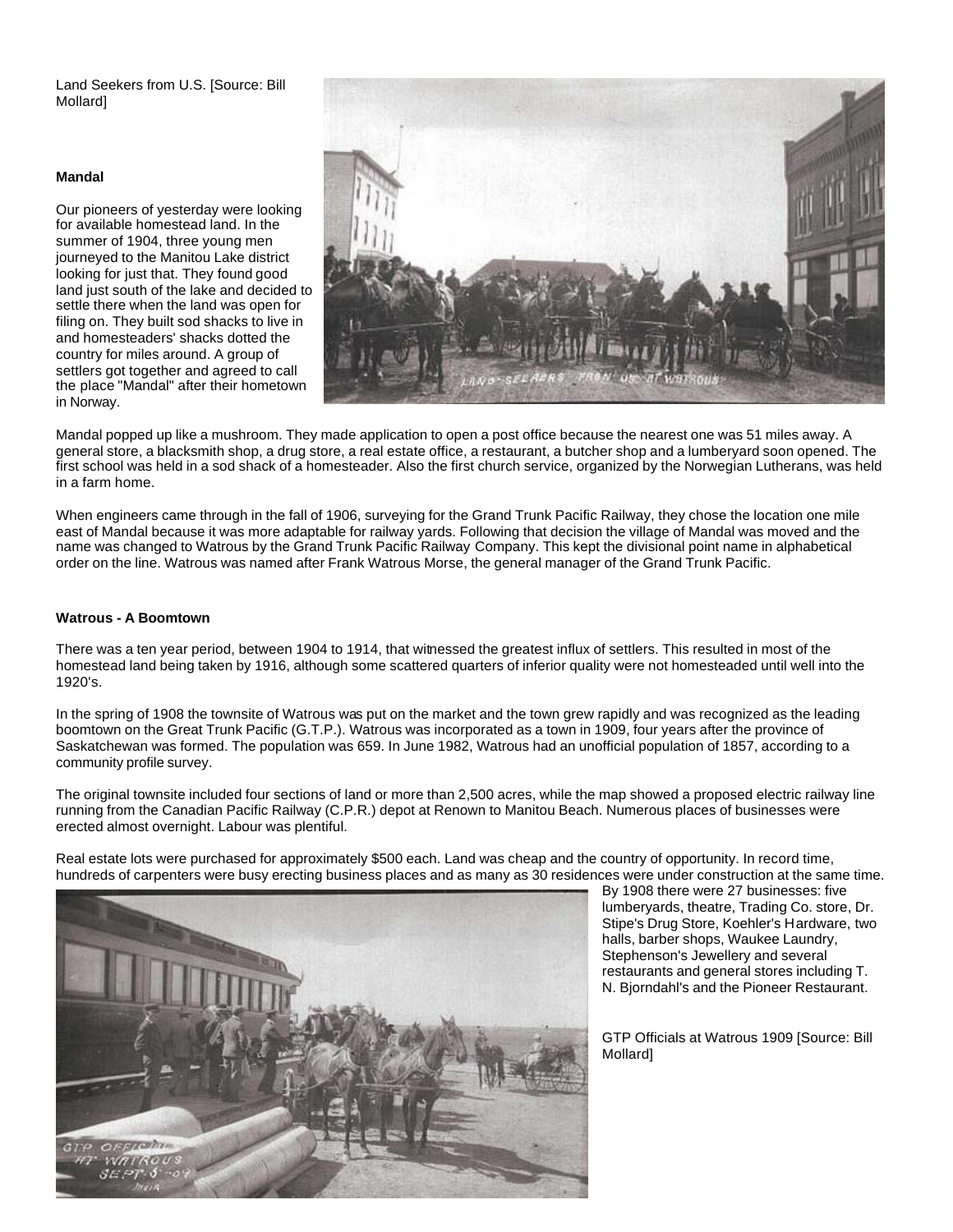# **The Telephone**

The telephone service helped bring people closer together and took away the loneliness and sense of isolation. Rural party lines were a means of communication in more ways than one. It was common practice for people interested in the doings of the community to lift the receiver deftly, so that the click was inaudible, and listen in or "rubber" as they called it - a feast for the ear of the gossip!

There were several subscribers on each line. Each subscriber had his own ring - one long and one short or two long and one short, etc. Some could tell by the vigor of the hand cranked ring who was doing the calling. The "general ring" was the operator putting a call through to all lines about a public announcement. The operators also assisted in locating someone who was needed in a hurry.

By 1910 there were sixty local subscribers in the Watrous exchange. The first switchboard was installed in a back room in Hixon's drugstore. A bed was installed beside the switchboard to ensure 24 hour service. Secretary's salary was \$25 per year and the phone rental was \$5.

In 1912 long distance service came to Watrous and the exchange was moved to Second Avenue West, a building behind the Bank of Commerce. By 1928 an additional 1220 switchboards were installed.

In 1951 an automatic telephone exchange was installed. It took two months with five men to install the new equipment and four days with six men to remove the old telephones. The new location was on Main Street, north of Roxy Theatre. The estimated cost was \$130,000. By 1981 the exchange had 1,683 connected phones. Watrous was the fifth exchange in Saskatchewan to become completely automatic.

Direct distance dialing came into effect in 1964 and this change-over eliminated the need for operators at the local office. In 1967 Sask Tel completed a 140 ft. microwave tower on the property.

Main Street 1909 [Source: Bill Mollard]

# **Electric Power**

Prior to 1911, when the town of Watrous was awarded a 20 year light & power franchise, most rural areas were powered by individually owned gasoline powered generating plants. These were used to keep 32 volt battery systems charged. Wind chargers were also used, but provided varying amounts of power. The Watrous plant, however, had many problems, being closed for weeks at a time for repairs. A notice in 1916 stated "no electric lights for six weeks." In 1918, the plant was out of operation for five



months because of a fuel shortage. During the depression, there was no money to replace batteries.

In 1931, the Power Commission purchased the equipment from Canadian Utilities. As demand for power rose, equipment changed to meet new requirements. In fact, an extra generating plant had to be brought in to guarantee enough power to supply the new CBK radio transmitter site that opened in 1939. The radio operators would call the generating plant before going "on air" so that the necessary power was available, and then call again before going "off air" at night. This actually benefited Watrous customers because the plant ran longer hours than most others to provide the transmitter.

In 1952, transmission lines were constructed from Prince Albert and the three engines in the local plant came to a stand-still. In 1954 the old plant was converted to a warehouse and office for district operators. Rural electrification started in the late 1940's. Natural gas became available in 1968.

#### **Newspapers**

Three newspapers have been published since the town's incorporation. Two newspapers published at the same time. The Watrous Signal was established in February, 1908 and continued until 1941 and was located on Second Avenue East, just east of the Masonic Hall. The Watrous Post was the second newspaper in 1911 and continued until 1916. It was located at a site on Main Street. The third newspaper was established in 1933 and continues to this present day. It is called "The Watrous Manitou" and is located at the site where the Watrous Post was. The newspaper appeared as a five-column publication of four pages. Within a few weeks it was increased to a six-column paper with 50% ready print being used. Within some five years the ready print pages were discarded and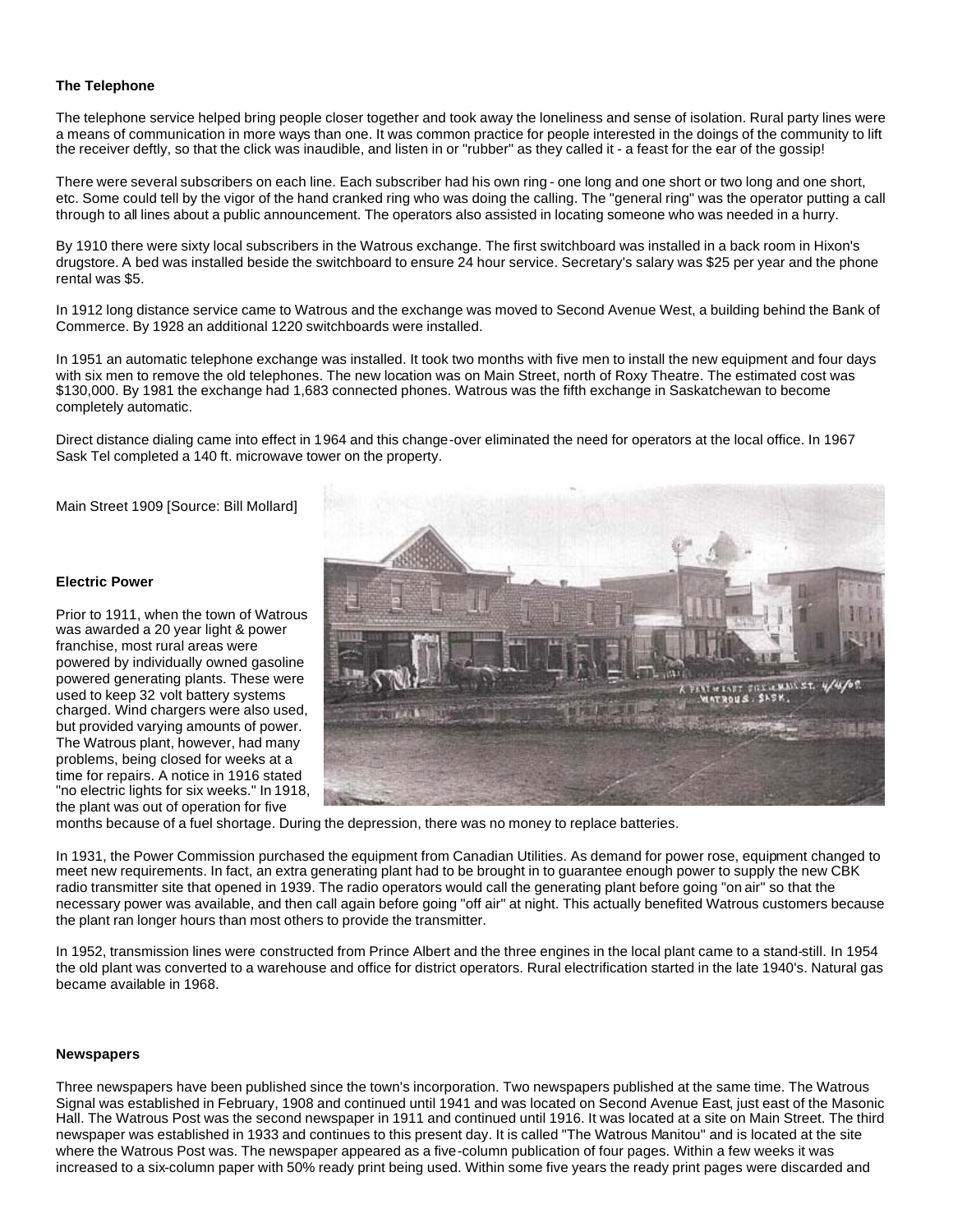came out as an all-home print newspaper. The newspaper was printed on an automatic Heidelberg press, and type was produced from hot metal equipment. By 1947, a linotype machine produced the paper and in 1977 it was done by photo-type setting (offset) equipment.



Main Street 1910 [Source: Bill Mollard]

## **Law Enforcement**

All of Saskatchewan was divided into police areas with a Royal North West Mounted Police in charge of each area. Each mounted policeman patrolled his own area on horseback but did not police the town. He had charge of all matters of a criminal nature in his given territory and was responsible for law enforcement. The mounties wore uniforms of bright red coats and blue trousers. The town was policed by men hired by the town.

In July of 1942 the Royal Canadian

Mounted Police began policing Watrous, Manitou Beach and surrounding rural areas. Watrous was the second or third town in Saskatchewan to employ the R.C.M.P. The police at that time wore blue uniforms. The police barracks were located in the Post Office building, corner of Main Street and Second Avenue.

The duties of the R.C.M.P. was to enforce the town bylaws , provincial and federal statutes. They were in charge of complaints and court cases. Court was held in the Legion Hall and later moved to the Saskatchewan Water Supply Board building.

# **The Fire Department**

The fire department was organized on April 4, 1910. The Council stated that the engineer of the fire engine be paid \$1.00 for practise and \$2.00 per hour during the fire. Volunteers were to get 25 cents a practise and \$1.00 an hour during the fire. A \$5.00 reward was given to the first team to hitch to the fire engine in case of fire.

The firemen uniforms consisted of a helmet, coat and boots. The chief's helmet was white which immediately distinguished him from the others.

The Firemen's Annual Ball and Basket Social became one of the big social highlights of the year.

In 1912 a fire was recorded at the G.T.P. depot. Volunteer brigade used chemical flow and water was pumped from the reserve tank on Second Avenue. One of the yard engines also brought up three cars of water and the railway hose was brought into action.

Some of the major fires were the Lay Block in 1931, the flour mill and theatre in 1938, the lumber yard in 1953, MacKay's store at Manitou Beach in 1970, and in 1976 Swift's Electric, Watrous Manitou and Watrous Bakery.

In 1959 the new Fire Hall was incorporated in the Watrous Civic Centre. Fire trucks purchased in 1937 were replaced in 1969 with a fully equipped unit. In 1973 a van was purchased by Watrous Union Hospital and the conversion for ambulance was done by local tradesmen. The ambulance service is organized and run by the Ambulance Committee and the Watrous Fire Brigade. A new ambulance was purchased in 1982.

Trading Post c1910 [Source: Bill Mollard]

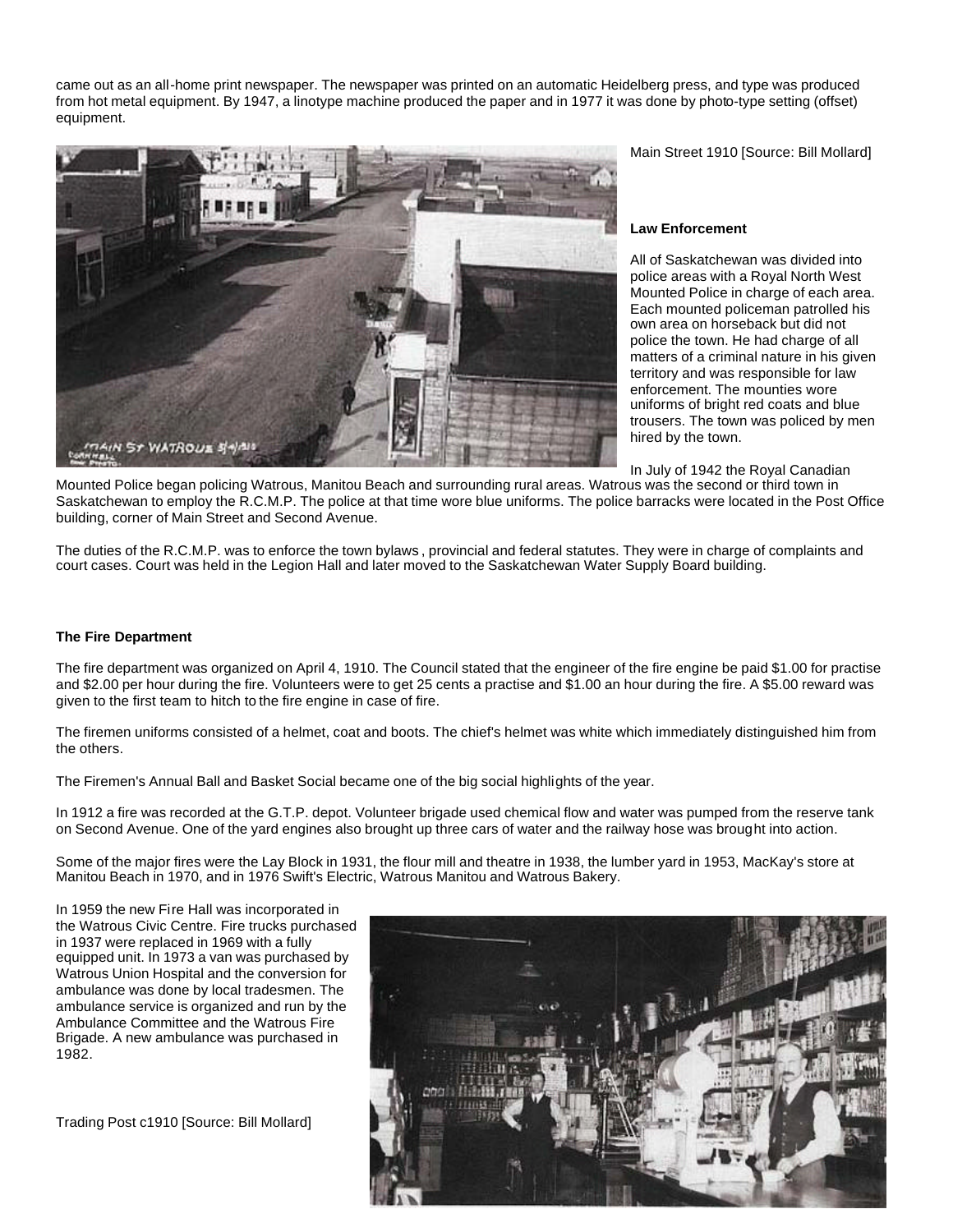## **The Water Supply**

In 1910 the town obtained its water supply from individual wells. The first attempt came from a cribbed well on Main Street, opposite All Saints Church on Fourth Avenue. A pump was placed in the well for the convenience of town's people. Another well was drilled on Second Avenue East.

In 1912 the well at Manitou Hotel was reported not working because the pump was damaged by frost. To prevent freezing a fire was built around the well. Water was piped into Watrous with C.N.R. financing the "north" well, east of Manitou Lake. A water tower at the west end of Third Avenue started construction in 1913. A water wagon was used and carried in pails weighing 65 lbs. in summer, plus 15 lbs. of ice coating in winter.

In 1935 a summer water line from the fire hall to Eighth Avenue was installed and in 1938 Winnipeg contractors completed a pipeline for a new water supply to town. By 1960 the water system extended to all residences through the provincial government's water supply program.

## **The Hospital**

Up until 1948 the hospital was a building located on First Avenue across the street and west of the C.N. station. It was a converted rooming house operated by Drs. Hixon and Stipe. When the Saskatchewan Hospital Plan started in 1946, a hospital district was formed with members from Watrous, Young, Zelma, Venn, Manitou Beach and surrounding municipalities of Morris, Wood Creek, Usborne and Wreford.

On July 5, 1948 the new Watrous Union Hospital admitted their first patients. The hospital had 30 beds, one for each 250 people in the hospital district. The estimated cost of the construction was \$150,000. Many donations of furnishings and cash were received.

The original heating plant and cook-stove were coal and wood requiring much attention. Later this was changed to oil and eventually to natural gas. The hospital grounds were landscaped, trees and flowers planted, plus a vegetable garden.

In 1952 the iron lung was placed on indefinite loan from the Department of Health. In 1953 a contract with the Red Cross for the establishment of a Blood Bank was drawn up. In 1958 a new nurses residence of 16 bedrooms was built. In 1963 a solarium, pediatric and maternity ward were added to the hospital.

Extensive kitchen and laundry renovations were made in 1975. In 1977 the hospital kitchen began providing Meals on Wheels, sponsored by Rebekah Lodge. A physiotherapist in attendance, a resource person for in-patient and out-patient treatment and teaching have been valued members of the hospital staff since 1979. Also a dietitian visits every twelve weeks for counselling.

The nurses worked long hours with 12-hour and often 18-hour shifts. They also tended the old coal furnace in the basement with a boiler to be kept at a specific temperature. The nurses on the night shift washed diapers by hand and hung them on the outside line to dry. They also washed the operating and case room linen in a tub.

Around 1946 the town decided they needed a Hospital Auxiliary, an organization that works in unison with the hospital, nurses and staff. They try to do what they can for the patients' comfort and to make their stay as comfortable as possible. Their work is all volunteer. They also assisted the hospital by sewing and raising money for things needed, such as making sheets, gowns and dressing gowns for the patients. Later the organization changed their name to the Watrous Union Hospital Aid. They had around 40 members but the average attendance was nine to twelve. This group disbanded in 1951.

In 1957 fifteen ladies met to form a new organization. It was called the Watrous Union Hospital Auxiliary. They held meetings once a month, carried on sewing and many took boxes of sewing home. Funds were raised by having teas, tag days, raffles, and rummage



sales.

This dedicated group has been responsible for the addition of much needed equipment for the hospital through the years including dividing curtains, laundry carts, ice machine, refrigerators, meal carts, coffee maker, electric typewriter, vacuum cleaner, carpet for the hospital entrance, x-ray film development equipment, wall lamps, chairs, teapots and the portable defibrilator.

Parade c1912 [Source: Bill Mollard]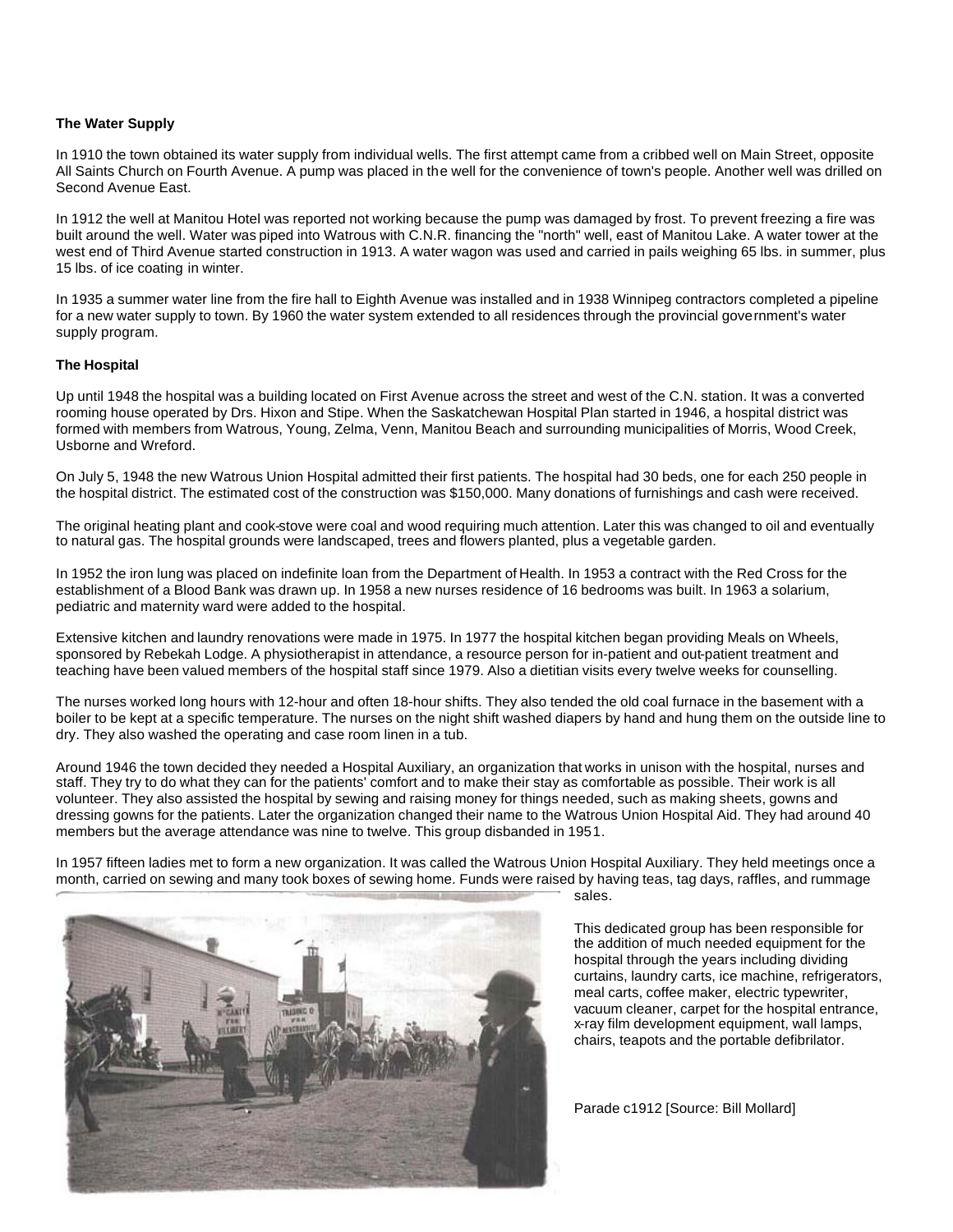# **Manitou Lodge**

Manitou Lodge officially opened October 8, 1958 - a home for senior citizens in the area. Many citizens and organizations donated towards the furnishings. There were 20 self-contained suites. With weekly entertainment by the community and surrounding district, monthly birthday parties, daily card and shuffle board games, there was little time for boredom. The craft room was always a beehive of activity with quilting, knitting, crocheting, rug-making and sewing in progress.

In 1975 a new wing for Level III residents was opened, also a new kitchen, laundry and a larger dining and lounge area.

In 1982 Telemiracle presented Watrous with a van which is a special convenience for wheelchair residents.

The Manitou Lodge Auxiliary was formed for the aged in November 1971. The purpose was to acquaint the community with the needs of the home and to make it a more efficient, pleasant, and interesting place.

#### **The Public Library**

In May of 1948 two ladies decided to do something about having a library in Watrous. They set out and got a petition of 400 names and presented it at the next council meeting. After much discussion, the go-sign was given. The council provided a room on the north side of the Council Chamber, which was ups tairs in the rickety old firehall on Third Avenue.

During the summer the board members talked library, and people started to become aware. 200 books were donated. Leather bound set of works of Charles Dickens, a set of "The Books of Knowledge", and novels were donated. Donations of money were also received. Volunteers served as librarians. The shelves started to fill up. By September 1st the library was officially opened and the bylaw declared it a Public Library.

In March of 1962 the library moved to a new location in the Civic Centre. In 1967 the Provincial Government declared the Wheatland Regional Library a body corporate in politic.

In 1950 the total number of books borrowed was 2,243. In 1981 total number was 28,260!

#### **The CBK Radio Station**

For years the claim to fame of Watrous was its proximity to Lake Manitou. On July 29, 1939 an additional attraction was added with the opening of the CBK, the Canadian Broadcasting Corporation's 50,000 watt prairie transmitter. It was the only CBC outlet between Winnipeg and Vancouver. Engineers tell us that in order to get as large a coverage area as CBK, a transmitter located in Ottawa would have to have 20 times the power. The reason? Well, it's the same as for Lake Manitou - minerals! This gives the soil greater conductivity and hence, greater coverage. Radiating from the base of the 465 foot tower, like the spokes of a wheel, 120 wires each five hundred feet long are ploughed underground for a proper ground system. Reception has been reported from as far away as New Zealand and Australia. The low broadcast frequency of 540 Ke. also helped give excellent primary coverage to the prairies - so Watrous was chosen.

The brick, tile and stucco building was very modern - imagine having air conditioning in 1939. It has four split levels. The main floor houses the transmitter with its forty-foot long red panel and chrome trim. The top level has two studios, a steno office, a main office and half-bath.

CBK was a very popular tourist attraction. Hundreds of people toured it daily. With the start of World War II in September, however, it was closed to visitors for the duration. The war delayed the prairie expansion which the CBC had planned so that the temporary programming from Watrous continued until 1948. This programming was in English and French. CBK was the only French station west of Winnipeg. In 1948, studios moved to Winnipeg and a few years later to Regina, the present location. Staff was reduced from 14 to about 7.

In the 1960's an addition was built to house an emergency power plant with a 10,000 gallon fuel tank. This was partly due to the atomic bomb scare. Later a fall out shelter was added for the same reason. This was about 24 feet square with 18 inch concrete thickness all underground. Transmitter and diesel controls were duplicated here.

In 1974, it was retirement time for the reliable old RCA 50 Kw transmitter. It was in service for 35 years - quite a record considering the guarantee period is only 10 years. It was replaced by a newer type of the same power but only about 1/20 the physical size. This could be controlled from Regina studios.

On June 4, 1976 the 465 foot tower blew down during a violent windstorm. A 40th anniversary at the transmitter in 1979 drew hundreds of loyal fans and in 1980 an extra 10 Kw emergency transmitter was installed.

In all the years of operation, CBK has an enviable record for safety - never an accident. This was due to excellent maintenance procedures and safety features built into the equipment.

There has been talk of moving the transmitter from Watrous but "soil conductivity" still prevails to keep it here radiating the most powerful signal in the West!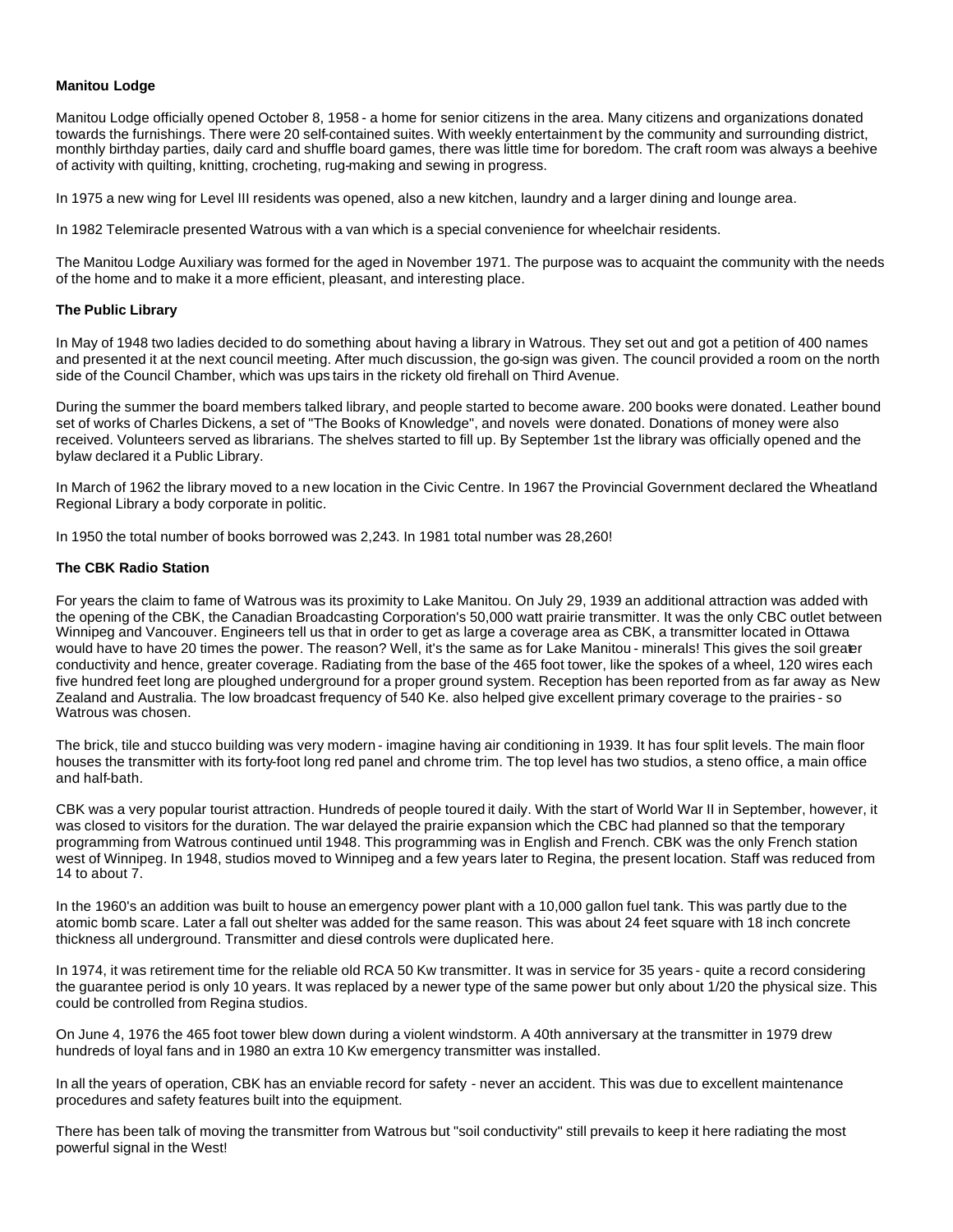#### **Watrous Businesses**

Businesses sprang up, owners changes, partners changed and they moved in and out of available buildings. It was like a game of checkers. When a new block was erected it was time for offices and stores to be on the move. The buildings, too, often changed lots and so it continues today. Dr. J. H. White's Drugstore building moved seven times by March, 1911, when it was finally relocated near the roundhouse shops at the east end of town.

Businesses in 1910 were:

First Avenue: Sash and Door Factory; Hultgreen and Thurston Lumber Yard; Monarch Lumber Co.; Grest Bros. Lumber Co.; Hotel Manitou; Pioneer Restaurant; Manitou Medicine Co. and Bath House; North American Lumber Co.; and Walkers' Restaurant.

Main Street: Red Cross Drug Store; J. Cumming Real Estate; B. L. Martin Men's Furnisher; Frank Koehler Hardware, Harness and Tinware; Watrous Drug and Stationery Co.; R. B. Davidson, Solicitor, etc.; C. White, Baker and Confectionery; Dadson Bros. Co. General Merchants; Dr. Agar, Dentist; Watrous Trading Co. General Merchants; Jacob Stover; Real Estate; Whitmore's Cafe and Bakeshop; A. Moir, Photographer; Majestic Theatre; Hotel Tourist; Fotheringham and Veitch Furniture; H. Igel, Butcher; Union Bank of Canada; Hiltz Block of Offices; Canadian Bank of Commerce; E. W. Hixon and Co. Druggists; Pool Room and Bowling Alley; Telfer and Goff, Tailors; W. J. Stevenson, Jeweller; A. Lewis, Barber and Pool Room; A. E. McDougall, Notary Public; T. N. Bjorndahl, General Merchants; F. C. Wright, Real Estate.

Second Avenue: Reliance Lumber Co.; Victoria Restaurant; Cowie Bros., Flour, Feed and Supplies; Signal Office, Printer and Publisher; W. R. Jamieson, Harness; Watrous Meat Co. Butchers; J. Fear Furniture; J. Fisher, Fruit, Lunch Counter and Candies; C. E. Oliver, Real Estate; Presbyterian Church Building; Maple Leaf Restaurant.

Third Avenue: Leeson's Livery; Telfer Bros., Livery; J. E. Robin's Tinsmith; A. Burke, Blacksmith; Finlay and Edmunds Blacksmith; Bon Ton Livery; Hyde Bros. Chopping Mill; C. Haley, Veterinarian Surgeon.

## **Following is a brief history of some of the businesses:**

#### **Harness and Hardware to Meat & Locker Plant**

Frank Koehler built the first building on the town site, beginning a harness and hardware business in 1907. The first car load of hardware was shipped on the Grand Truck Pacific via Saskatoon. As the main line was not yet completed the shipment of goods was unloaded into a ditch near the railway tracks two miles west of town.

Frank remained in business until 1928 when he moved to Regina. He returned to Watrous in 1954 to take over W. H. Fowler's shoe repair business which he operated until his death.

A 12' x 14' lean-to was added to the Koehler building and Cosford's Bakery served early residents from here.

In 1947, Don McKenzie and W. E. Clark opened Model Meat & Locker Plant at this site.

# **Stephenson's Jewellry**

One of the original buildings in the town. In 1908 Wm. J. Stephenson and Dr. R. Stipe built a duplex building. Stephenson occupied the south side for his jewellry and watch repair business.

# **Bjorndahl Block.**

In 1908 Tom Bjorndahl moved his general store and post office building from Mandal to Watrous. As was the custom, as the business prospered, additions were made to the building. He was also the agent for different machinery companies.

During 1908-1910 Rollie MacLeod operated a hardware store in the north section. He sold it to Clarke and Tollack and moved to Winnipeg and from there he started the chain of Macleod stores.

In 1912 the building was sold to H. R. Finlay, a real estate broker. In 1918 it was transferred to Harry and Charlie Nemetz. Charlie operated the agency for Overland and Chrysler cars from the rear of the building.

In 1920 a partnership with McMillan and Rivers formed and started the White House Department Store. T. Fotheringham moved into the north section and operated his furniture and funeral home.

In 1925 W. J. Lay bought the Block from the Memetz Bros. and the general store was leased by Canter, Horn and Portigal. The clothing section was known as Tip Top Tailors. Also, during this period the top floor was used for various activities: Lutheran church services from 1908-1916, school classes for senior students, and Sandy Gordon's law office in 1920.

In 1932 this building was destroyed by fire.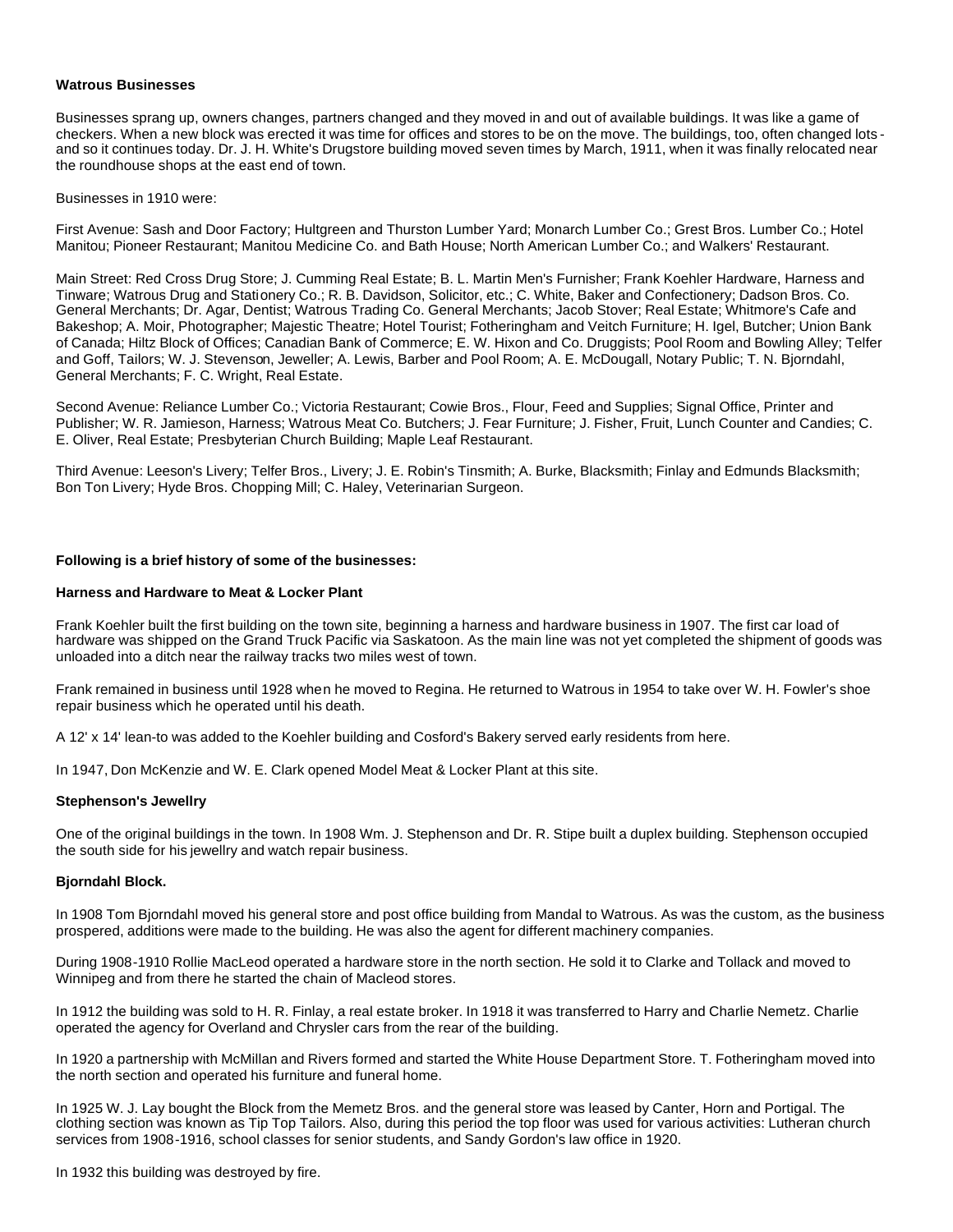# **From Pool Hall to Beauty Salon**

Built in 1908, this building was one of the first poolrooms in Watrous. Mr. Fleming, an employee of the Grand Truck Pacific was the original owner. A bowling alley operated in conjunction with the pool room. Later, a barbershop opened.

In 1957 the building was divided into two sections: Chuck's Barbershop; Blanche's Beauty Salon and Hazel's Ladies Wear.

# **Drug Stores**

A familiar landmark for many years was a building built in 1909 by E. Evenson and bought by Dr. W. E. Hixon that same year. The main floor was used for Hixon's Drug Store. The second floor originally housed the Telephone Exchange and later converted to offices for Drs. Hixon and Stipe.

## **From White's Drugstore to Confectionery**

Dr. J. H. White, the first doctor to Watrous, built a drugstore in 1908 and Frank Fenton was the druggist. In 1913 Dr. White left and Dr. Stipe and druggist, Mr. McKechnie, moved into the premises.

In 1915, P. Wald ran a grocery store and confectionery until 1920 when R. A. Reitzen bought the business. In 1927 Chris Pontikes opened Chris' Confectionery and remained in business until 1958. The building was torn down leaving the lot vacant until 1983 when Busy Bee Ceramics erected their new building.

## **Watrous Drug & Stationery to Cafe**

In 1908, Dr. Stipe and pharmacist C. C. McKechnie built and operated Watrous Drug & Stationery. The drug store was at the front of the building and Dr. Stipe's office was at the rear. In 1913 when they moved to Dr. White's office at the south end of the same block, the building became a cafe. The building has been used primarily as a cafe since that time - The Rex Cafe; then the P O Cafe, Bob's Kem-Colour Centre; Doris' Fine Foods; then, J. & M. Restaurant in 1969.

## **Evenson Block.**

From Furniture Store to Jewellry Store This two-storey block building was built in 1908-1909 by E. Evenson. The first business on the ground level was B. L. Martin who managed a men's furnishings store.

In 1925, J. H. Brown & Co. bought the property and moved his dry goods and grocery store from the Clarke Block. The second floor was mostly office space. One of the first lawyers, R. B. Davidson, operated his business. In later years the upstairs was converted to suites.

The building was also used as a Fitness Club and recreation centre during the war years.

In 1945 Dr. Stipe purchased the building and used the lower floor as a doctor's office. Later it was occupied by the Saskatchewan Power Corporation, the Long Lake School Unit, and the Saskatchewan Department of Culture and Youth.

In 1971 Julius Pleier purchased the building and opened a jewellry store on the ground floor.

#### **Manitou Hotel**

Built in 1908, by Henry Haskamp, the Manitou Hotel was the first hotel in Watrous and was located at the corner of Main Street and First Avenue East. An elegant dining room faced First Avenue. Advertisements read: "Steam heated, gas lighted, rates \$1.50 and \$2.00 per day." A bar operated in the north side of the main floor until 1915. Dr. Agar operated his dental practice from the hotel.

Between the late 1920's until 1935, the government liquor board had a store in the hotel. From 1946 to 1960, Bill and and Helen Proctor operated a cafe.

During a storm in 1976 the roof was damaged and the top floor of the hotel was removed.

#### **Walker's Hall**

The first public hall in Watrous, known as Walker's Hall, occupied the lot north of the hotel. It was a two-storey building and the upper floor served as the public hall and later it was known as Speer's Hall.

# **Cosford Block.**

#### From Bakeries to Tailor

Early in the town's history the Cosford block was established. The Harris Bakery and Confectionery operated here. In 1913 J. S. Demorest too over and renamed the business Ye Olde Home Bakery. In 1920, it was sold and the new owners called it the Buckley's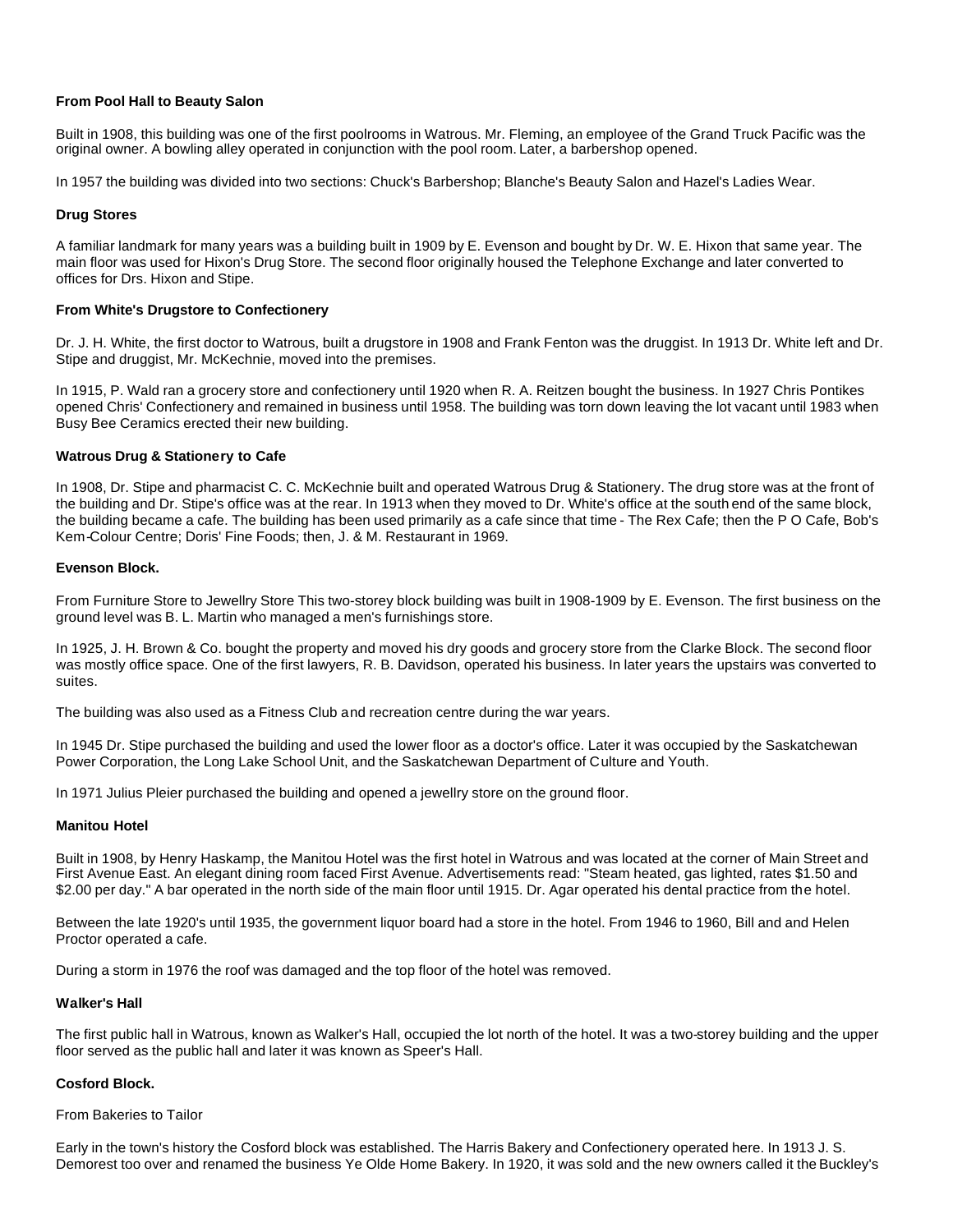Bake Shop and Confectionery. They moved to the Evenson Block and D. A. Robertson, a tailor, moved in. In 1936 the building was torn down.

## **Dadson-Jones Block.**

From Gent's Wear to Cafes to Long Lake School Unit

The building was located on the corner of Main Street and Second Avenue East. It was built in 1908. The north section was used for gent's wear, dry goods and groceries, while the south section was the first Bank of Commerce branch. In 1910 the Dadson-Jones partnership dissolved and several cafes operated from here. New York Cafe and the Royal Cafe. Suites were located on the second floor.

In 1925 the OK Economy store was located here. But in 1929, they moved to the Grain Grower's Building beside the Clarke Block.

The Dadson-Jones building was torn down to make way for the new Post Office which opened in 1936. The RCMP had their headquarters on the top floor.

In 1971 the Long Lake School Unit acquired the building for their offices.

## **The Hiltz Block.**

From School Classrooms to Pharmacy

The Hiltz Bros. built the first building on the corner of Main Street and Second Avenue West. From 1908 to 1910 the space was used as a school classroom. From 1910 to 1923 main businesses were located here: International Securities; Watrous Liquor Board Store; Austin Bros. Real Estate; Fowler's Shoe Repair; Princess Cafe; Dominion Cafe; J. J. MacLachlan Teaming & Draying business office; D. A. Robertson, tailor; M. Devine, barbershop; and George Steven's shoeshine shop.

In the mid-twenties to 1940, Marcoe & Lerner established a general store. In 1948 Manuel Spector took over and operated Spector's Men's & Ladies' Wear. In 1964 Charlie Elviss purchased the building for Rexall Drugs. Today it is Watrous Pharmacy.

## **Whitters' Hall.**

From school classes to bank to law offices to bath rooms

Next to the Hiltz Block and built in 1908 was a hall owned by Mr. and Mrs. Whitters. In the back school classes were held for two years. The first Presbyterian church services were held here. The front portion of the building was used by the Union Bank from 1909 to 1912 until the new building opened across the street.

Renovations were made in 1913 and the law office of R. B. Davidson and W. E. Thorneloe moved in. Later the north part became Langille's Barbershop, Beauty Parlor and Bath Rooms.

# **Thorneloe Block.**

This is where the Cameo Cafe had its beginning. The old building was moved to the back of the lot, serving as a kitchen and living quarters. The cafe rooms were built at the front of the property.

The building next to the Cameo Cafe was built in 1908 by Henry Igel for Igel's Butcher Shop. In 1919, Sam Memetz bought the business and started Red & White Store. The premises has had various businesses: Hazel's Ladies Wear; The Style Shop; Jan's Fashions; and Elaine's Fashions.

From 1912 to 1917, Sten and Britz operated a men's clothing store in the next building. In 1923, V. R. Code's Men's Wear moved in. The Masonic Lodge rented the upper floor for their hall.

In 1949, James S. Gibney purchased the business and operated Gibney's Men's Wear. The upstairs was renovated for living quarters. In 1980, Craig Inkster bought the business and continues as Inkster's Men's Wear.

#### **Clarke Block. The Tourist Hotel**

The Tourist Hotel was built in 1909 by Adam Reid and was on the corner of Main Street and Third Avenue. It was a three-storey structure and housed many busisnesses in its time. The rotunda was very pleasing, featuring a stand-up bar and an up-to-date dining room. There were 42 rooms on the second and third floor. When Watrous was incorporated as a town in 1910, one hundred guests attended the first citizen's banquet.

In 1910 the hotel was purchased by Chas Wilson. The bar closed in 1915 and the hotel discontinued business and became vacant for a number of years. In 1919, J. F. Clarke purchased the premises for a general store and operated as J. F. Clarke & Co. In 1920 the store became known as Clarke Bros. and were joined by Mr. Rivers from the Nemetz Bros. store.